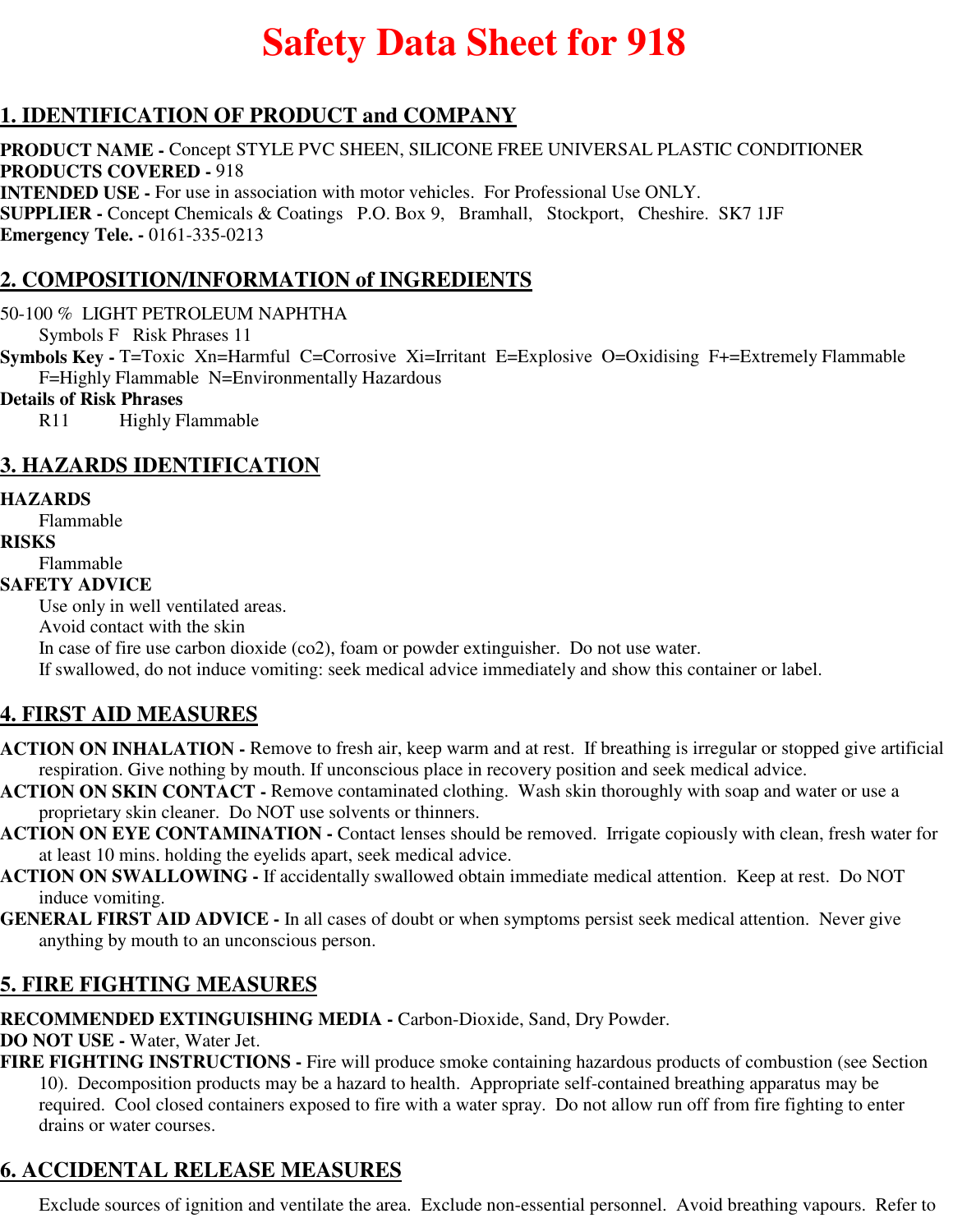protective measures listed in sect. 7&8. Contain and collect spillages with non-combustible absorbent materials e.g. sand, earth and place in suitable container for disposal in accordance with the waste regulations Clean preferably with a detergent, avoid use of solvents. Do not allow to enter drains or water courses. If it does the local water company should be contacted immediately, in case of contamination of streams rivers or lakes the National Rivers Authority

# **7. STORAGE AND HANDLING**

- **STORAGE PRECAUTIONS** If designated flammable is subject to the Highly Flammable Liquids & Liquefied Petroleum Gases Regulations. Up to 50lts may be kept in workroom fireproof cupboard or bin, otherwise in a separate room Observe the label precautions. Store between 5 & 25øC in a dry well ventilated place away from sources of heat, ignition and direct sunlight. No smoking. Prevent unauthorised access. Containers which are opened should be properly resealed and kept upright to prevent leakage. Store away from oxidising agents and strongly alkaline and acidic materials. The principles contained in the HSE's guidance note Storage of Packaged Dangerous Substances should be observed when storing this product.
- **HANDLING PRECAUTIONS** Vapours are heavier than air and may spread along floors. They may form explosive mixtures with air. Prevent creation of explosive or flammable mixtures and avoid vapour concs higher than the OEL Do not use in areas where potential sources of ignition exist. Electrical equipment should be protected to the appropriate standard. Use non sparking tools & exclude sources of heat, sparks & flames Avoid skin & eye contact. For personal protection see Sect.8. Good housekeeping and regular removal of waste materials will minimise risks. Tha Manual Handling Operations Regulations 1992 may apply to the handling of containers of this product. Refer to the published guide weight when carrying out assessments. The requirements of regulations made under the Health & Safety at Work etc. 1974 should be complied with.

# **8. EXPOSURE CONTROLS AND PERSONAL PROTECTION**

#### **OCCUPATIONAL EXPOSURE LIMITS**

LIGHT PETROLEUM NAPHTHA Long Term: 250 ppm Notation SUP OES

**NOTES -** Sen =Respiratory Sensitizer OES = Occupational Exposure Standard MEL = Maximum Exposure Limit OEL's are from EH40 except where marked SUP which are assigned by the supplier of the substance

- **ENGINEERING PRECAUTIONS** Provide adequate ventilation. Where reasonably practicable this should be achieved by the use of local exhaust ventilation and good general extraction. If extraction methods are insufficient to maintain concentrations of particulates and/or solvent vapours below relevant OEL's, suitable respiratory protective equipment should be worn.
- **GENERAL PRECAUTIONS** All ppe, including rpe, used to control exposure to hazardous substances must be selected to meet the requirements of the COSHH regulations.
- **RESPIRATORY PROTECTION** Air fed respiratory equipment should be worn when sprayed if levels cannot be controlled below OEL's and engineering methods cannot be reasonably improved.
- **HAND PROTECTION Full physical protection is best. Seek relevant advice from glove manufacturers. Barrier cream may** be of help but should not be applied after exposure has occurred.

**EYE PROTECTION -** Eye protection designed to protect against liquid splashes should be worn.

**SKIN PROTECTION -** Cotton or cotton/synthetic overalls or coveralls are normally suitable. Grossly contaminated clothing should be removed and the skin washed with soap & water or a proprietary skin cleaner.

# **9. PHYSICAL AND CHEMICAL PROPERTIES**

**Physical State -** Liquid **Flash Point Specific Gravity -** 1 **Lower Explosion Limit -** 0.9% vol\par **Solubility in Water -** IMMISCIBLE

# **10. STABILITY AND REACTIVITY**

Stable under the recommended storage & handling conditions (see Sect.7). In a fire, hazardous decomposition products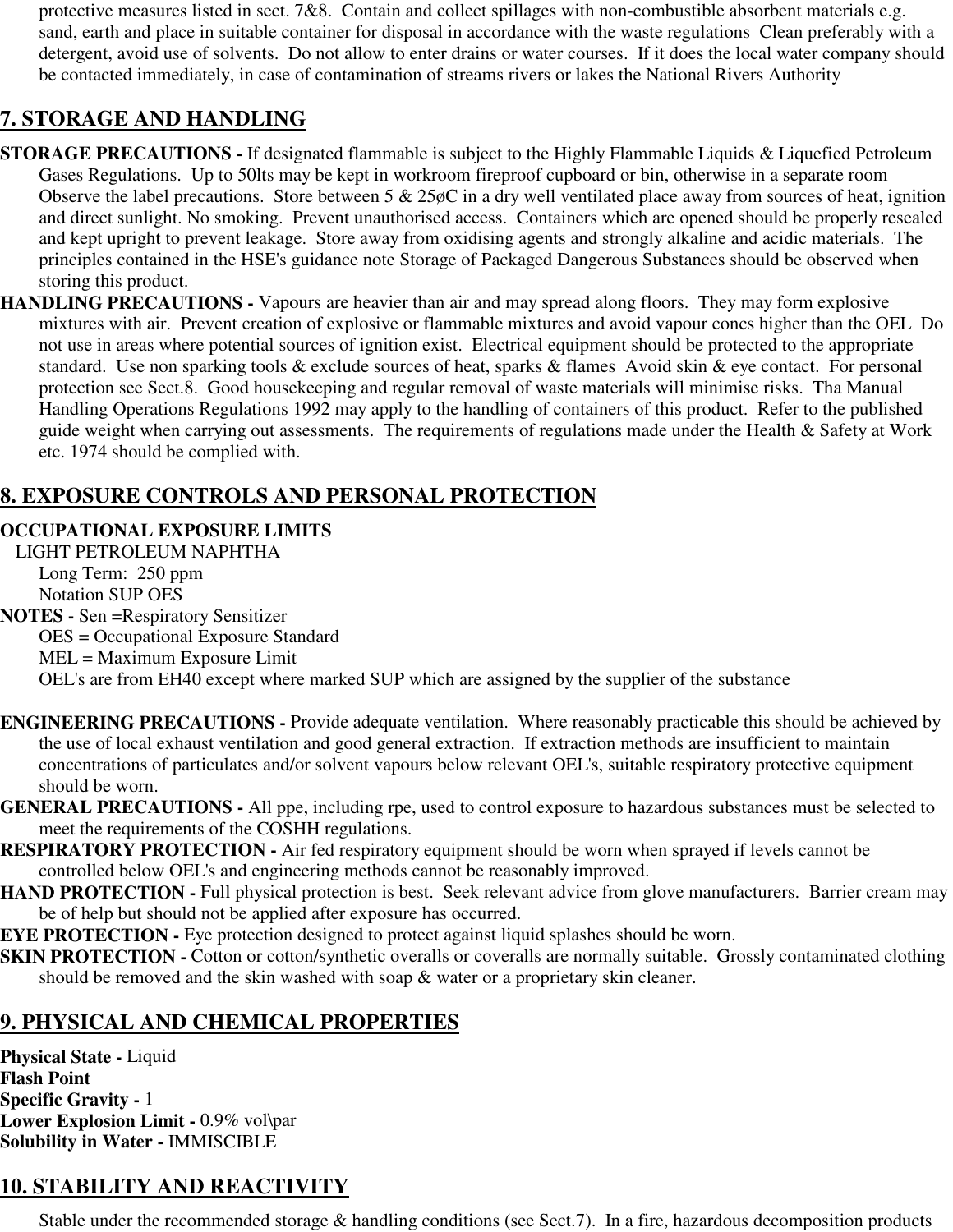such as smoke, carbon monoxide, carbon dioxide, and oxides of nitrogen may be produced. Keep away from oxidising agents and strongly alkaline and acid materials to prevent the possibility of an exothermic reaction.

# **11. TOXICOLOGICAL INFORMATION**

There is no data available on the product itself. Exposure to organic solvent vapours may result in adverse health effects such as irritation of the mucous membrane and respiratory system and adverse effects on the renal and central nervous systems. Symptons include headaches, dizziness, fatigue, muscular weakness, drowsiness and in extreme cases unconsciousness. Splashes in the eyes may cause irritation and reversible local damage. Repeated or prolonged contact with the product may lead to removal of natural fats from the skin resulting in non-allergic contact dermatitis and absorption through the skin. Inhalation of vomit may cause Aspiration Pneumonitis resulting in coughing, difficult breathing, wheezing, coughing up of blood and pneumonia, which can be fatal.

# **12. ECOLOGICAL INFORMATION**

There is no data available on the product itself. The product should not be allowed to enter drains or water courses or be deposited where it can affect ground or surface waters.

## **13. DISPOSAL CONSIDERATIONS**

Do not allow into drains or water courses or dispose of where ground or surface waters may be affected. Wastes, including emptied containers, are controlled wastes and should be disposed of in accordance with regulations made under the Control of Pollution (1974) & Environmental Protection (1990) Acts. Using the information in this data sheet, advice should be obtained from the Waste Regulation Authority whether the Special Waste Regulations 1980 apply.

## **14. TRANSPORT INFORMATION**

**UN No -** 1993 **Class -** 3 **Designation -** FLAMMABLE LIQUID For Transport Information other than UK Road or Rail please contact your supplier.

## **REGULATORY INFORMATION**

# **CLASSIFICATION** Flammable **CONTAINS RISKS PHRASES** Flammable **SAFETY PHRASES** Use only in well ventilated areas. Avoid contact with the skin In case of fire use carbon dioxide (co2), foam or powder extinguisher. Do not use water. If swallowed, do not induce vomiting: seek medical advice immediately and show this container or label.

# **16. OTHER INFORMATION**

**Date of Origination -** 28/07/00

**Date of Last Revision -** 28/07/00

#### **Reason for Revision -**

The information contained in this safety data sheet is provided in accordance with the requirements of the Chemicals (Hazard Information & Packaging) Regulations The product should not be used for purposes other than those shown in sect.1 without first referring to the supplier and obtaining written instructions. As the specific conditions of use of the product are outside of the suppliers control, the user is responsible for ensuring that the requirements of relevant legislation are complied with.

The information contained in this Safety Data Sheet is based on the present state of knowledge and current national legislation. It provides guidance on health, safety and environmental aspects of the product and should not be construed as any guarantee of technical performance or suitability for particular applications.

Further information and relevant advice can be found in:-